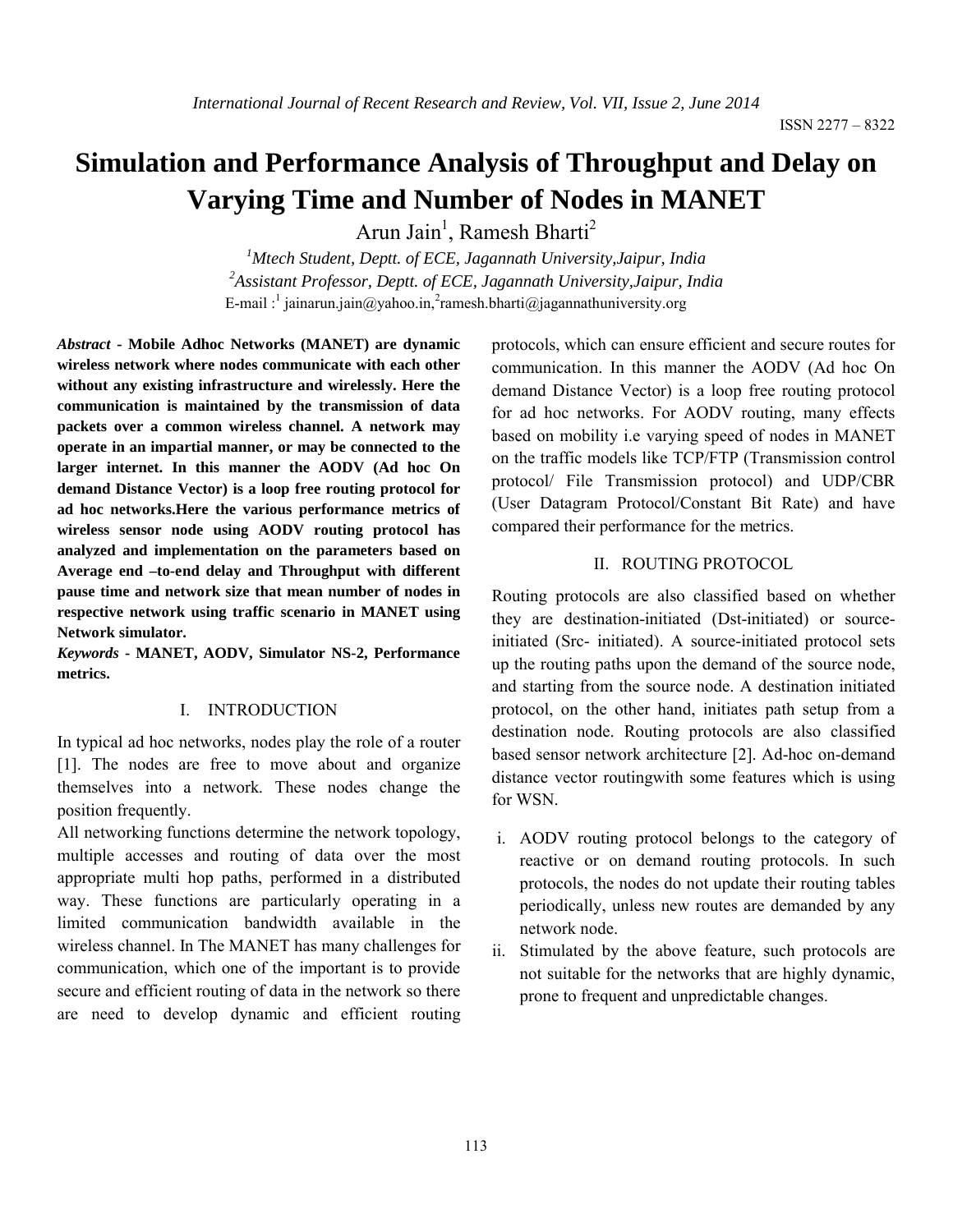- iii. AODV routing protocol does not initiate route discovery of its own, unless it is requested by some other node that is willing to transmit any data.
- iv. In AODV, the life of the routes in routing table of the nodes is until the routes are no longer needed in the network, i.e., if the routes are not used for a specified period of time, they are discarded.
- v. AODV routing protocol offers route to the destination "on- demand".
- vi. Here any of the source nodes willing to communicate with the destination node of the network to which it has no route information, so it has to make route discovery before making any transmission.
- vii. The route discovery and route maintenance which are the two main responsibilities of AODV routing protocol are done by the use of three types of control messages; Route Request (RREQ), Route Reply (RREP), Route Error (RERR) messages.
- viii. From the available choices of route, the sender selects the one offering the shortest path to the destination. If one or more routes are of equal length, then it selects the one offering minimum traffic.
- ix. AODV employs destination number as the requested node identity to find routes to the destination. This number is mentioned in the RREQ control message.

# III. ROUTING CHALLENGES AND DESIGN ISSUES IN WSNS

Despite the innumerable applications of WSNs, these networks have several restrictions, e.g., limited energy supply, limited computing power and limited bandwidth of the wireless links connecting sensor nodes. One of the main design goals of WSNs is to carry out data communication while trying to prolong the lifetime of the network and prevent connectivity degradation by employing aggressive energy management techniques. The design of routing protocols in WSNs is influenced by many challengingfactors. These factors must be overcome before efficient communication can be achieved in WSNs. These factors are Node Deployment, Energy consumption without losing accuracy, Data Reporting Model, Node/Link Heterogeneity, Scalability, Network

Dynamics, Transmission Media, Coverage, Connectivity, Data Aggregation, Quality of Service etc.

# IV. DATA APPLICATION

Data and traffic agent that takes the responsibility to transport the data in the network are of different types and offer different characteristics in the network [3,4]. It is necessary to understand the characteristics and therefore the performance to find the suitability of each type in a network. The two types of data/traffic agent types used in the network are as follows:

*i) TCP/FTP* 

In such a traffic scenario, TCP represents the data type and FTP represents the application traffic agent of any application which transports TCP data. Here TCP is a transport layer protocol and FTP is an application layer protocol. This scenario offers connection oriented transmission environment, where communication occurs in phases, namely, connection establishment, data transmission, connection termination.

# *ii) UDP/CBR*

This type of traffic implies data of UDP type and application traffic agent is CBR. Here, the former is a transport layer protocol and latter is application layer protocol. It offers transmission of data at constant bit rate and does not communicate in phases, and traffic moves in one direction from source to destination without any feedback from destination.

## V. PERFORMANCE METRICS

The performance of any system needs to be evaluated on certain criteria, these criteria then decide the basis of performance of any system. Such parameters are known as performance metrics [5] [6]. The three types of performance metrics used to evaluate performance of TCP/FTP and UDP/CBR in this paper are described below:

## *a) Throughput*

The throughput is the measure of how fast we can actually send data through the network. It is the measurement of number of packets that are transmitted through the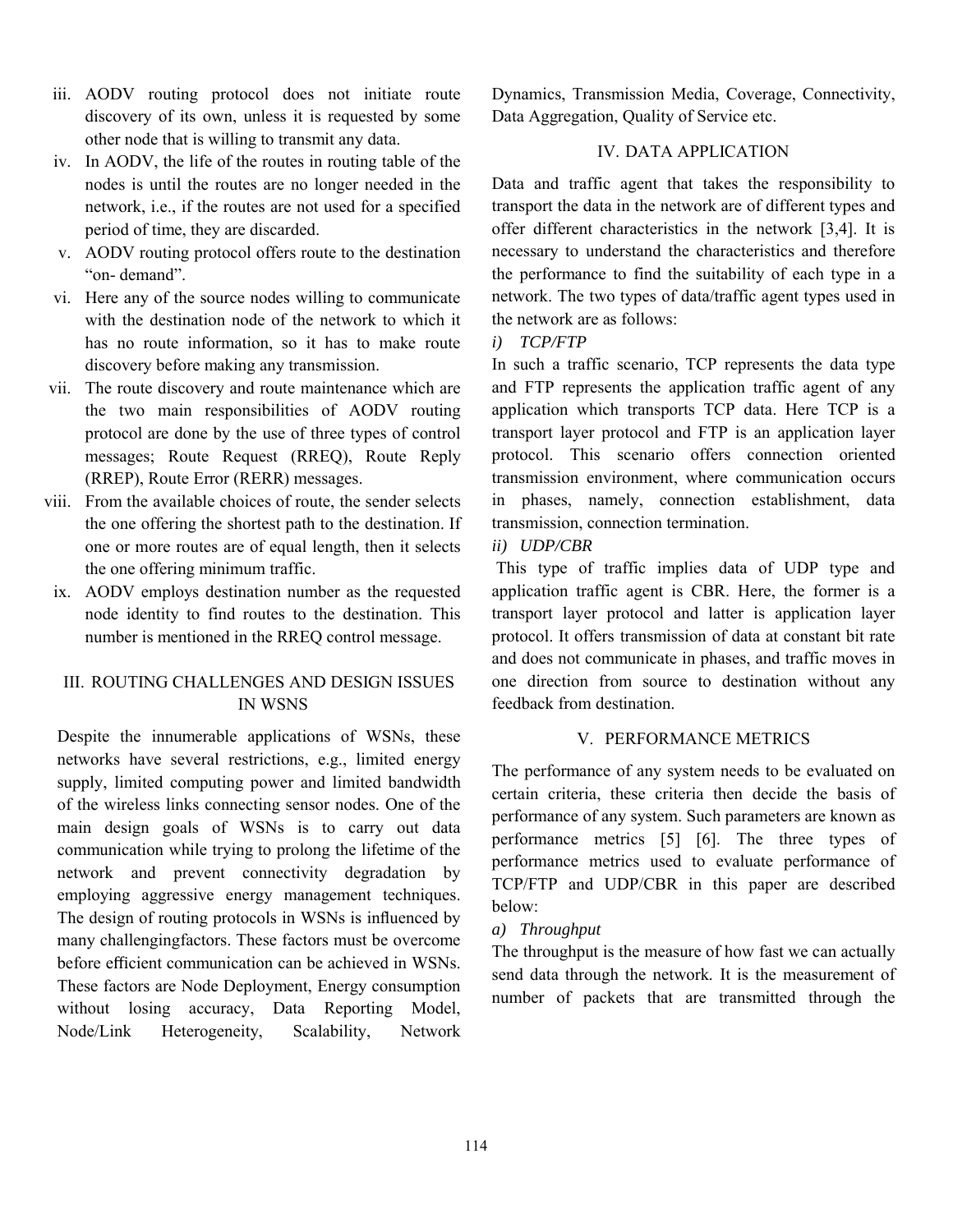network in a unit of time. It is desirable to have a network with high throughput. Average Throughput  $=$ 

Total Received size Elapsed time between sent and receive

#### *b) Packet delivery ratio (PDR)*

It is the ratio of number of packets received at the destination to the number of packets generated at the source. A network should work to attain high PDR in order to have a better performance. PDR shows the amount of reliability offered by the network.

#### Packet Delivery Ratio =

 Number of packets received successfully Number of packets sent

#### *c) Average end – to – end delay*

This is the average time delay consumed by data packets to propagate from source to destination. This delay includes the total time of transmission i.e. propagation time, queuing time, route establishment time etc. A network with minimum average end to end delay offers better speed of communication.

Average End to End Delay  $=$  "Sum (for each i equal to packet number, (packet i received time- packet i sent time)"

Average Routing Load =

 Number of Routing Control Packets Total Simulation Time

#### VI. SIMULATION PARAMETERS

An environment size of 500m x 500m has been used in our simulation. The simulation is run over 100s.The network parameter used in our simulation is shown in the table I.

# Table I Simulation parameters

| Parameter           | Value         |
|---------------------|---------------|
| Routing protocol    | <b>AODV</b>   |
| Physical/Mac layer  | 802 15 4      |
| Number of nodes     | 20,30,40,50   |
| Simulation duration | 100 s         |
| Area                | 500 m x 500 m |
| Traffic source      | FTP, CBR      |

Throughput and end to end delay has been measured and the simulated output has been shown using X-graph. Based on the simulation result, graph of delay versus time and throughput versus time has been generated. The graphs are shown fig.1 to fig. 9.







Fig.2 Throughput versus no. of nodes 30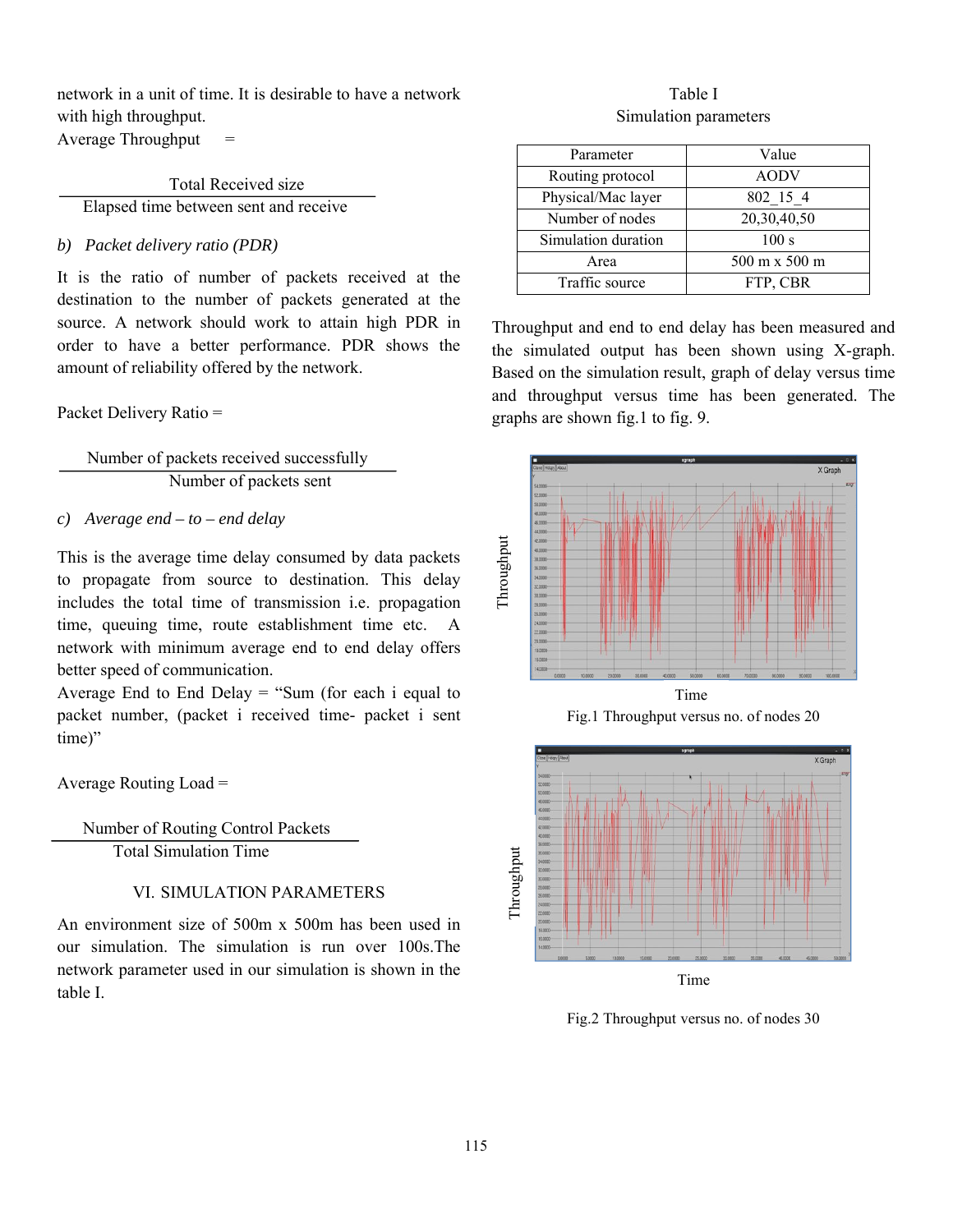

Fig.3 Throughput versus no. of nodes 40







Fig.5 Delay versus no. of nodes 20



Fig.6 Delay versus no. of nodes 30



Fig.7 Delay versus no. of nodes 40



Time

Fig.8 Delay versus no. of nodes 50

Delay